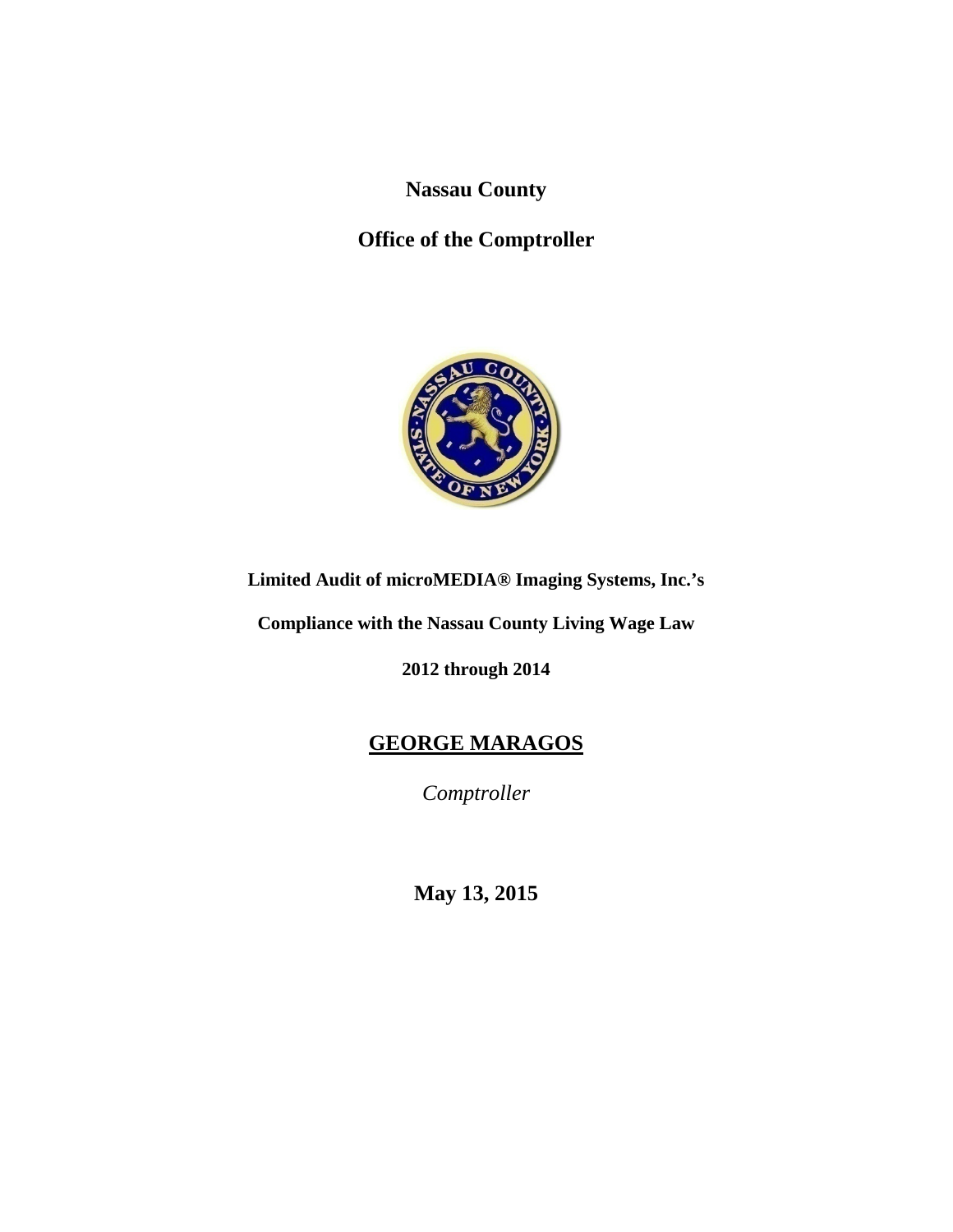**NASSAU COUNTY**  *OFFICE OF THE COMPTROLLER* 

**George Maragos** 

*Comptroller* 

Raymond J. Averna, Esq. *Deputy Comptroller* 

Sergio Blanco *Counsel to the Comptroller* 

Jostyn Hernandez *Director of Communications* 

Michael Olney *Counsel to the Comptroller* 

Review Staff

JoAnn Greene *Director of Field Audit* 

Brian Fredericks *Field Audit Supervisor* 

Aurora Scifo *Deputy Director of Field Audit* 

> Debra Foster-Alston *Field Auditor*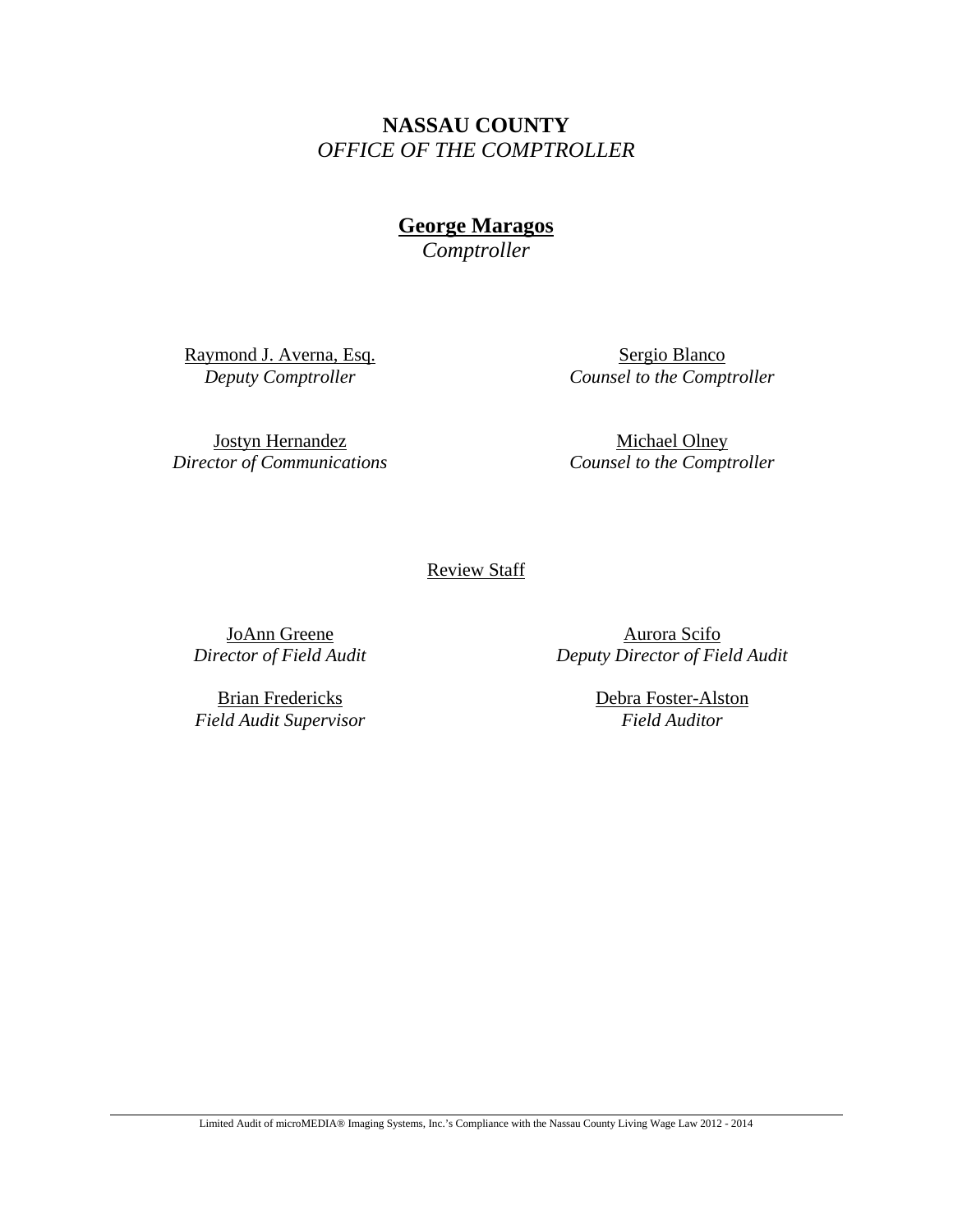#### **Page**

| (1) microMEDIA® Assignment of the Contract to a Third Party Was Not in Compliance with     |
|--------------------------------------------------------------------------------------------|
|                                                                                            |
| (3) Compensated Time Off Policies are not in Compliance with the Living Wage Law Resulting |
|                                                                                            |
| Auditor's Follow Up to microMEDIA®'s Response to Draft Living Wage Report 8                |
| Appendix A – Excerpt from Signed Contract with County Law acknowledging the Living         |
|                                                                                            |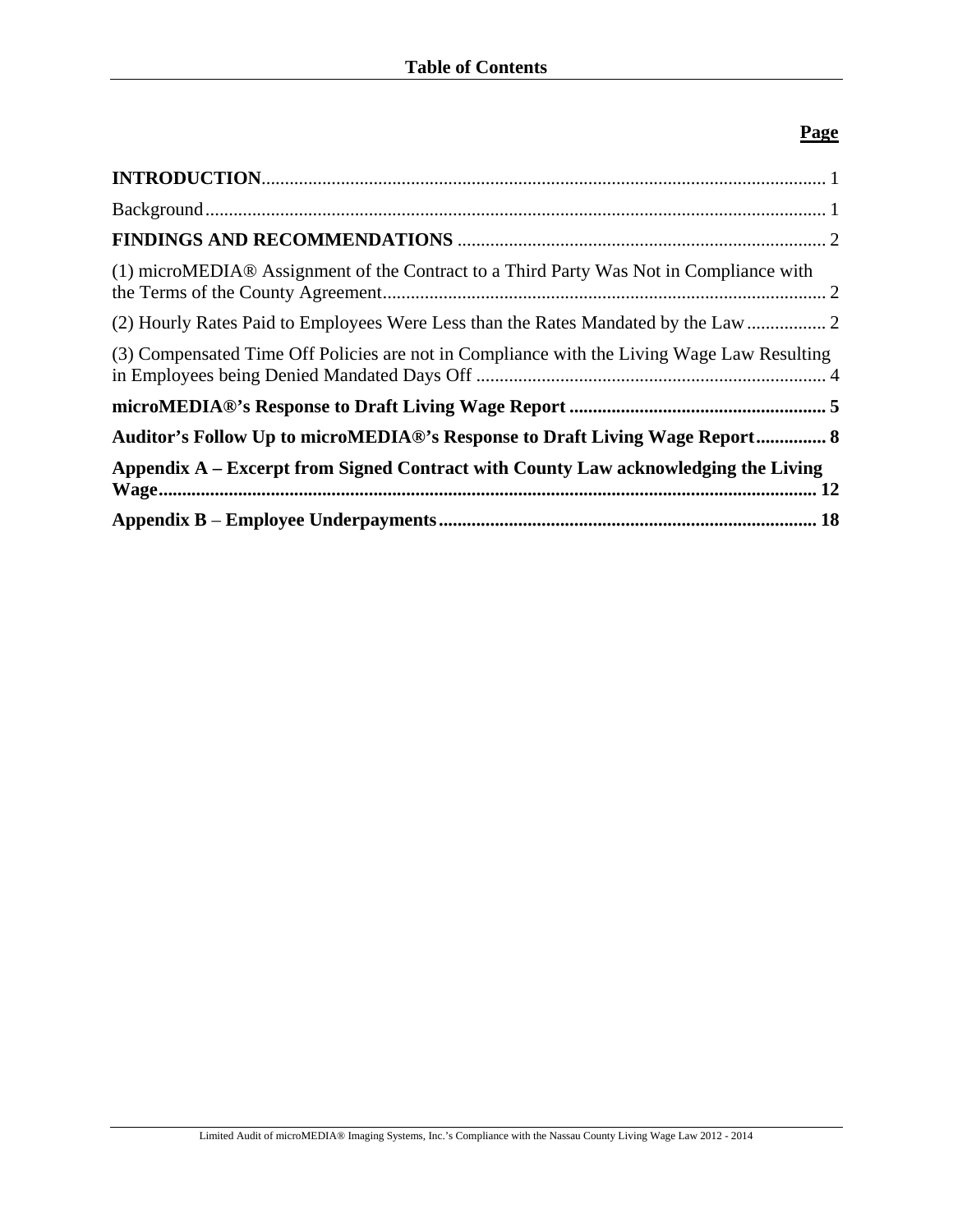#### **Background**

A limited Living Wage compliance audit was performed of the Blanket Purchase Order ("BPO") number BPNC07000345 under the "Health & Human Service Imaging Project" between microMEDIA® Imaging Systems, Inc. and Nassau County ("County"). The objective of this audit was to determine whether microMEDIA® was in compliance with the Living Wage Law<sup>1</sup> ("Law") and the related Rules.<sup>2</sup> To accomplish our objective, we reviewed microMEDIA®'s payroll records and other pertinent reports. The review period was January 1, 2012 through July 10, 2014.

\*\*\*\*\*\*\*

The matters in this report have been discussed with the officials of microMEDIA®. On March 23, 2015, we sent a draft report to microMEDIA® for their response. Their response was received on April 15, 2015. Their response, and our auditor's follow-up are included at the end of this report.

 $\overline{a}$ 

<sup>&</sup>lt;sup>1</sup> Nassau County Living Wage Law, Title 57.

<sup>2</sup> Rules of the County Comptroller and Rules of the County Executive.

Limited Audit of microMEDIA® Imaging Systems, Inc.'s Compliance with the Nassau County Living Wage Law 2012 - 2014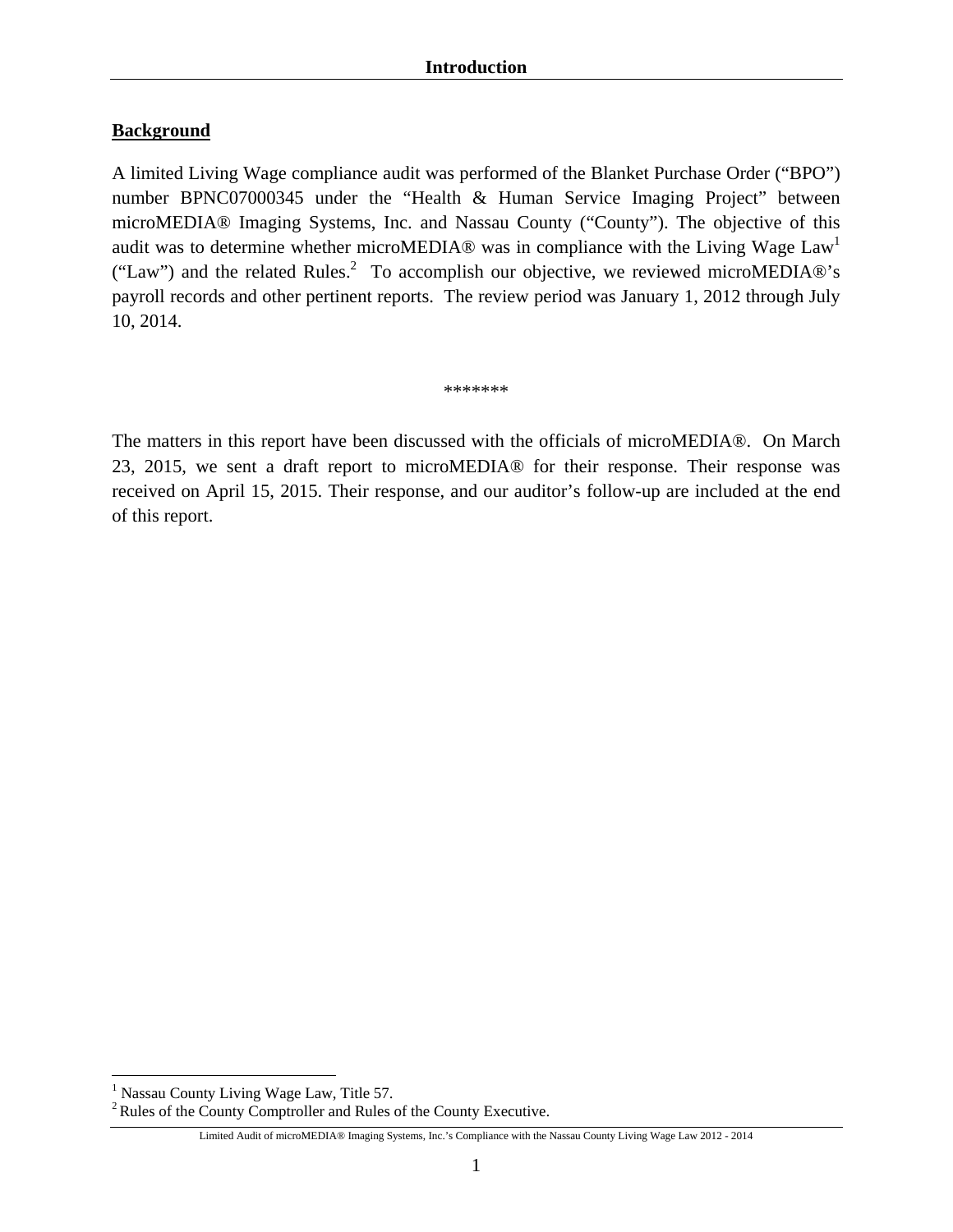### **Audit Finding:**

## **(1) microMEDIA® Assignment of the Contract to a Third Party Was Not in Compliance with the Terms of the County Agreement**

At the time of the audit, December 2014, the auditors became aware that microMEDIA® sold its assets and assigned the obligations of the BPO to Smooth Solutions, Inc. ("Smooth Solutions"), a New Jersey based company in July 2014. According to the Nassau County Department of Social Services ("DSS") officials, microMEDIA® did not obtain consent from the County prior to assigning the agreement to Smooth Solutions. Without formal notice, Smooth Solutions acquired the employees performing the scanning services at DSS without a contract with Nassau County. In addition, the terms of the County Agreement with microMEDIA® categorically state, the rights and obligations of this agreement may not be in whole or any part be assigned, transferred or disposed of, amended, waived, or subcontracted, without prior written consent.

In January 2015, the Comptroller's office met with DSS officials, including its legal counsels, and attorneys from the County Attorney's office. It was established that the assignment or subcontracting of the BPO to Smooth Solutions was a material breach of contract; however, steps would have to be taken to ensure continuity of the DSS project. DSS officials stated that they would like the two companies to agree to continue until the time of the next Request for Proposal bids.

#### **Audit Recommendation:**

We recommend that the Department of Social Services as Administrator of the contract, collaborate with the County Attorney's office and take necessary actions.

#### **Audit Finding:**

#### **(2) Hourly Rates Paid to Employees Were Less than the Rates Mandated by the Law**

We reviewed microMEDIA®'s individual Employee Payroll History Reports for the 39 employees assigned to work on the Department of Social Services Project at DSS. The Law mandates employers to pay the Living Wage rate and either provide employees with health benefits or pay an amount no less than the Benefit Supplement rate.

Exhibit I shows the Living Wage Law rates in effect for our audit period.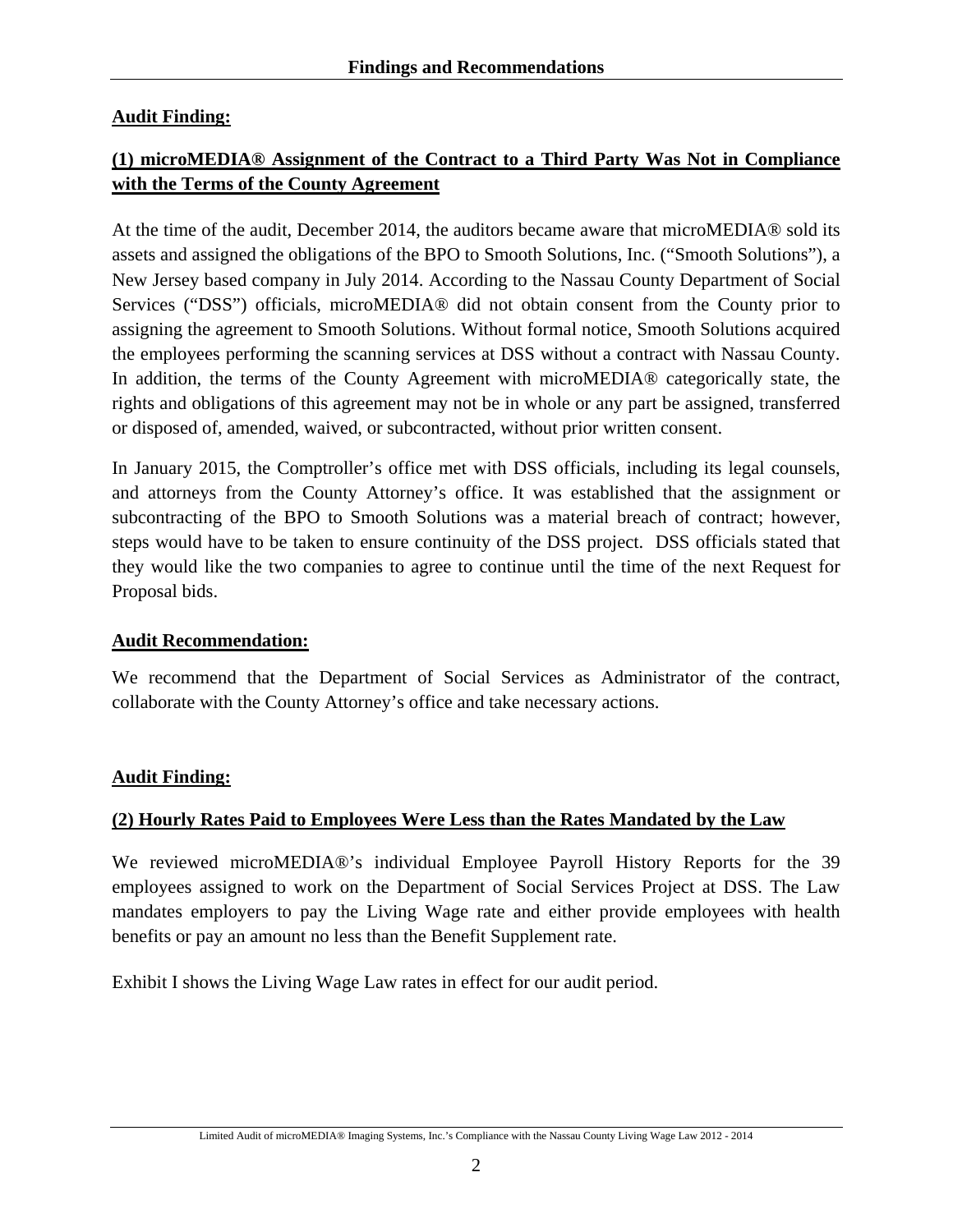#### **Exhibit I**

#### **LIVING WAGE LAW RATES**

|                        |               |                  | <b>HOURLY RATES</b> |                 |
|------------------------|---------------|------------------|---------------------|-----------------|
|                        |               |                  |                     | <b>RATE</b>     |
|                        |               | <b>RATE WITH</b> |                     | WITHOUT         |
| <b>EFFECTIVE DATES</b> |               | <b>HEALTH</b>    | <b>BENEFIT</b>      | <b>HEALTH</b>   |
| <b>FROM</b>            | TО            | <b>BENEFITS</b>  | <b>SUPPLEMENT</b>   | <b>BENEFITS</b> |
| $1-Aug-11$             | $31 -$ Jul-12 | \$12.90          | \$1.71              | \$14.61         |
| $1-Aug-12$             | $31 -$ Jul-13 | \$13.11          | \$1.80              | \$14.91         |
| $1-Aug-13$             | $31 -$ Jul-14 | \$13.35          | \$1.86              | \$15.21         |

Our review found that 38 employees were paid less than the effective Living Wage rate from January 1, 2012 through July 10, 2014. We noted that these employees were underpaid a total of \$461,466, with 20 (53%) of the 38 underpaid by at least \$10,000 and five (13%) by over \$20,000 each.

Exhibit II below summarizes the underpayment of wages owed to employees.

#### **Exhibit II**

#### **WAGES OWED TO EMPLOYEES**

|              | Number of        |                     |
|--------------|------------------|---------------------|
|              | <b>Employees</b> | <b>Amount of</b>    |
| Year         | <b>Underpaid</b> | <b>Underpayment</b> |
| 2012         | 29               | \$<br>166,385       |
| 2013         | 34               | 192,814             |
| 2014         | 27               | 102,267             |
| <b>TOTAL</b> |                  | 461,466             |

#### **Audit Recommendations:**

microMEDIA® should:

- a) compensate the 38 employees for the wages owed of \$461,466 and provide proof of payment to the Comptroller's Office with supporting calculations; and
- b) review the updated Living Wage rates effective every August  $1<sup>st</sup>$  to ensure that employees are paid the accurate rate in a timely manner.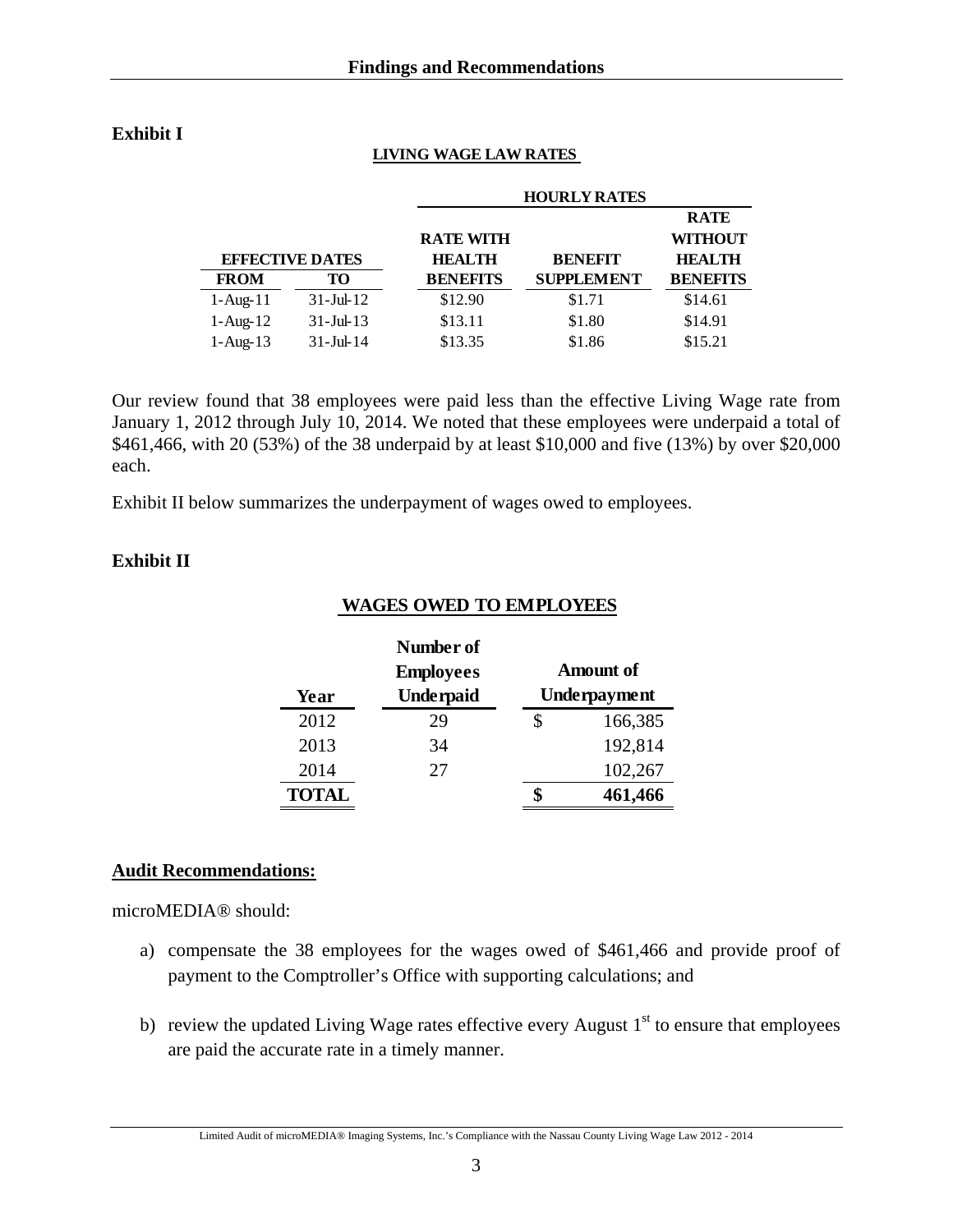#### **Audit Finding:**

## **(3) Compensated Time Off Policies are not in Compliance with the Living Wage Law Resulting in Employees being Denied Mandated Days Off**

We reviewed microMEDIA®'s Employee Handbook and Payroll data to determine if its Compensated Time Off policies and procedures were in compliance with the Law. Our review found that 14 employees were underpaid a total of approximately \$3,846 in compensated time off accruals.

microMEDIA® did not maintain records of employee compensated time off accruals and utilization. The auditors had to calculate the compensated days for each employee and compare the days to the payroll records and found the underpayment of approximately \$3,846 owed to employees. We also noted that microMEDIA®'s employment policy stated that only employees who work more than 30 hours per week will be eligible for vacation, and employees hired prior to January 1, 1989 who work more than 30 hours per week will be eligible for holiday pay. This policy is not in compliance with the Law that states, "Full-time employees shall accrue such leave at a rate of one day per month of full-time employment. Part-time employees who work twenty or more hours per week shall accrue such leave in increments proportional to the rate of accrual for full-time employees."

#### **Audit Recommendations:**

We recommend that microMEDIA®:

- a) revise its Employee Handbook to comply with the Law;
- b) maintain appropriate records of compensated time off accrual and payments for each employee; and
- c) compensate the 14 employees for their compensated time off accruals and provide proof of payment to the Comptroller's Office.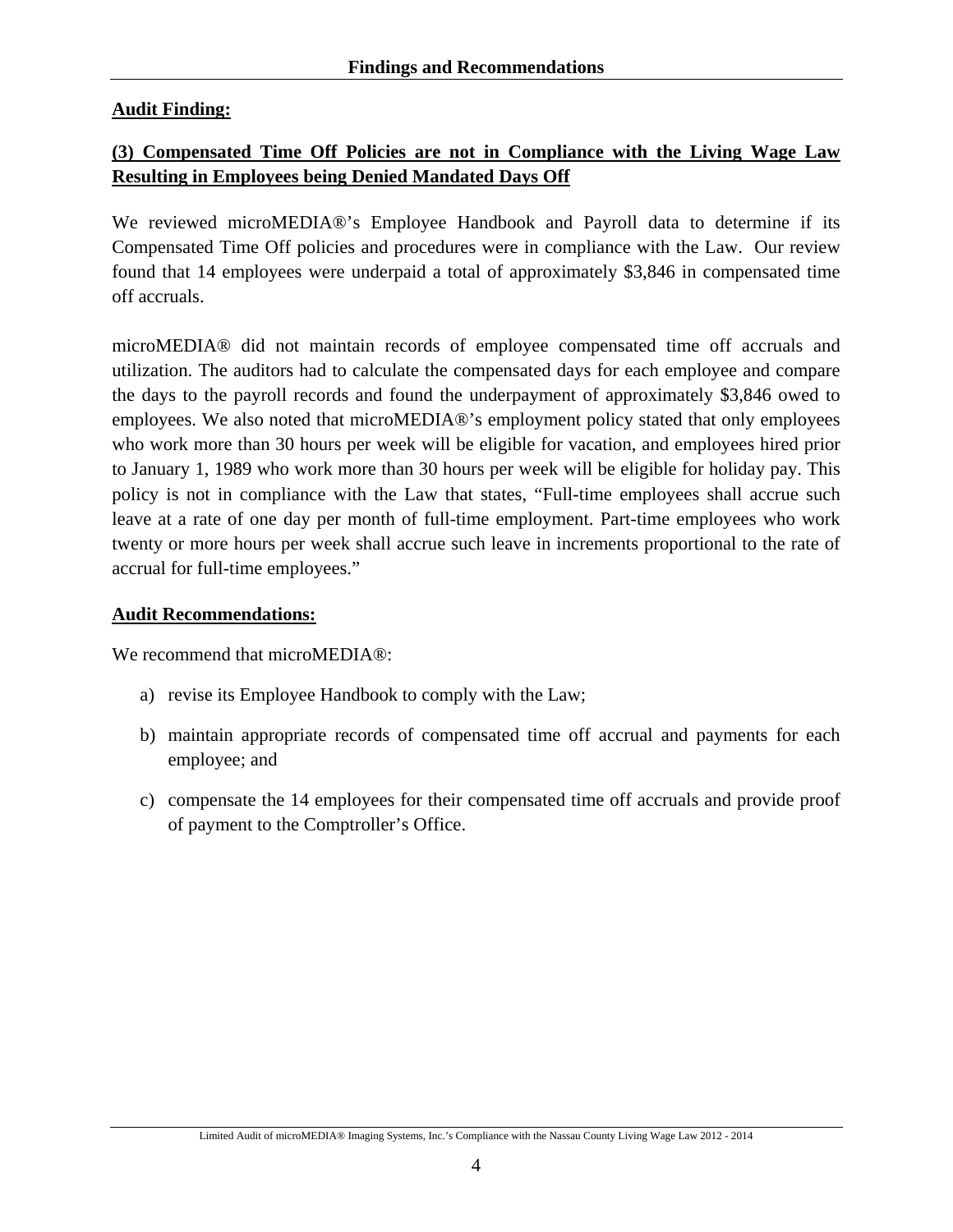

Attorneys at Law

.<br>Melville, New York 11747

Jackson Lewis P.C. ALBANY, NY 58 South Service Road ALBEIGNIFROUR, NM ATLANTA, GA Suite 250 AUSTIN, TX BALTIMORE, MD Tel 631 247-0404 **BIRMINGHAM, AL** Fax 631 247-0417 BOSTON MA www.jacksonlewis.com CHICAGO, IL CINCINNATI, OH CLEVELAND, OH DALLAS, TX

Representing Management Exclusively in Workplace Law and Related Litigation NAPA, CA RALEIGH-DURHAM, NC MEW ORLEANS LA **RAPID CYTY SD** RICHMOND, VA NEW YORK, NY NORFOLK, VA SACRAMENTO, CA OMAHA, NE SAINT LOUIS, MO ORANGE COUNTY, CA SAN DIEGO, CA **DRI ANDO FL** SAN FRANCISCO CA OVERLAND PARK, KS SAN JUAN, PR PHILADELPHIA, PA SEATTLE, WA PHOENIX, AZ STAMFORD, CT PITTSBURGH, PA TAMPA, FL

PORTLAND, OR

PROVIDENCE, RI

PORTSMOUTH, NH

WASHINGTON, DC REGION

WHITE PLAINS, NY

MY DIRECT DIAL IS: 631-247-4614 MY EMAIL ADDRESS IS: JEFFREY.SCHLOSSBERG@JACKSONLEWIS.COM

April 15, 2015

DAYTON, OH

DENVER, CO

DETROIT, MI

#### VIA EMAIL (jgreene1@nassaucountyny.gov) AND FIRST CLASS MAIL

Ms. JoAnn F. Greene Director of Field Audit Office of the Nassau County Comptroller 240 Old Country Road Mineola, New York 11501

> Re: Limited Audit of microMEDIA Imaging Systems, Inc. 2012 through 2014 Compliance with the Nassau County Living Wage Law

**GRAND RAPIDS, MI** 

CREENANT LE CO

HARTFORD, CT

HOUSTON, TX

INDIANAPOLIS, IN

**JACKSONVILLE, FL** 

LONG ISLAND, NY

**LOS ANGELES, CA** 

MEMPHIS, TN

MILWAUKEE, WE

MINNEAPOLIS, MN

MORRISTOWN, NT

MIAMI, FL

LAS VEGAS NV

Dear Ms. Greene:

We represent microMEDIA Imaging Systems, Inc. ("Company") in connection with the limited Living Wage compliance audit performed by the Nassau County Office of the Comptroller ("Comptroller") of the Blanket Purchase Order ("BPO") number BPNC07000345 under the "Health & Human Service Imaging Project" ("Project") between the Company and Nassau County ("County"). This letter is in response to your letter dated March 23, 2015 outlining the findings and recommendations of the Comptroller in connection with that compliance audit.

The following are the Company's responses to each of the audit findings:

#### **Response to Audit Finding (1) and Recommendations**

In early 2014, the Company determined that it could not profitably maintain its production facility in Lake Success, New York. As a result, on or about July 1, 2014, the Company sold its assets to Smooth Solutions, Inc. ("Smooth Solutions") and Smooth Solutions assumed responsibility for all production. On or about August 1, 2014, all individuals who performed work on the Project with Nassau County Department of Social Services ("DSS") were employed by Smooth Solutions, however, the Company retained all other vendor responsibilities for DSS. The Company has been working, and will continue to work, closely with DSS and Smooth Solutions to ensure continuity of the DSS project. The Company, Smooth Solutions and DSS have agreed to increase the pricing structure in the BPO to allow the Company to implement the current Nassau County Living Wage and to comply with the Comptroller's findings going forward.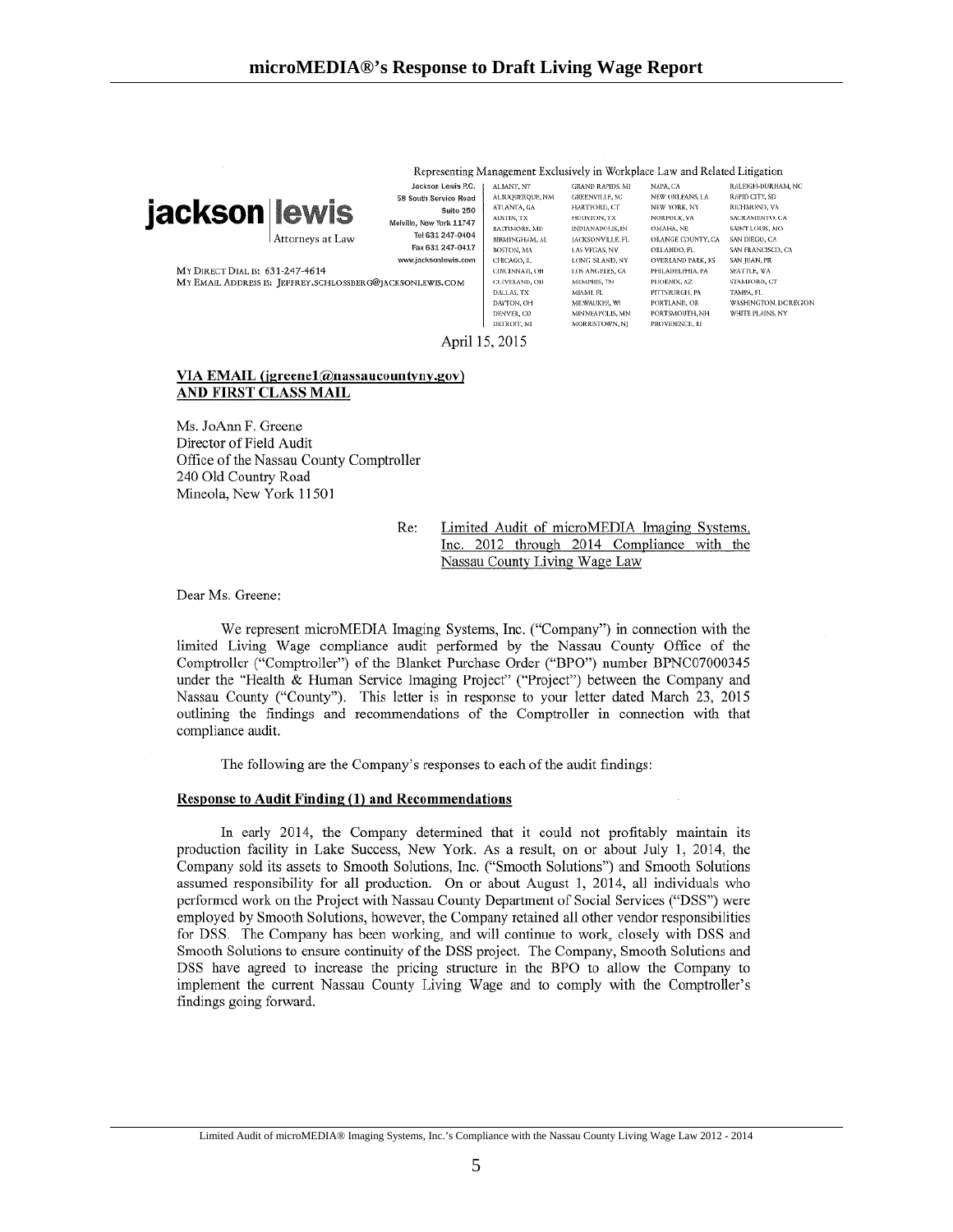# jackson lewis Attorneys at Law

Ms. JoAnn Greene Office of Nassau County Comptroller April 15, 2015 Page 2

#### **Response to Audit Finding (2) and Recommendations**

For the reasons set forth below, the Company believes that it is eligible for and plans to request a retroactive waiver from the requirements of the Nassau County Living Wage law for the duration of the BPO, including the initial term and each extension thereof. Based on the Compensation Ratio Test attached to the "Request for Waiver of the Provisions of the Nassau County Living Wage Law" form, the Company has determined that the highest paid employee of the Company earned a salary and/or received fringe benefits, which cumulatively when calculated on an hourly basis, was less than six times the lowest wage or salary paid by the Company. In fact, the Company only has two executives and neither of them has taken a salary since 2009. For the audit period from 2012 through 2014, the highest paid employee earned an annual salary of \$188,308, or approximately \$34.61 per hour while the lowest paid employee earned an annual salary of \$48,353, or approximately \$9.00 per hour. The ratio of the highest paid employee to the lowest paid employee is only 3.84, well below the required amount.

Although a request for a waiver must be made within one month of the County's execution of the contract, requests can be submitted later if the Living Wage Waiver Review Officer determines that the contractor has established a reasonable excuse for the delay in filing. See Rules of the County Executive: The Nassau County Living Wage Law, Miscellaneous Laws Title 57 § 4(b). The Company was unaware of its obligations under the Living Wage Law until it received an audit letter from the Comptroller dated on or about December 18, 2014. While the Company acknowledges its responsibility for complying with all county, state and federal guidelines, the Company notes that the Living Wage law has been poorly promulgated within the County. The Company has never received any County directives or updates on the Living Wage Law throughout the entire term of the BPO. Significantly, the BPO specifically mentions compliance with several laws including the New York State Workers' Compensation Law, Local Law No. 14-2002, Local Law No 19-2003, and HIPAA, as well as other laws related to conflicts of interest, discrimination and disclosure of information. However, there is no mention at all in the BPO to the Living Wage Law. In addition, when the Company bid for the Project in 2007. the Living Wage Law had just recently gone into effect.

Further, because the Company was unaware of its obligations under the Living Wage Law, the Company reduced the price per image and/or did not implement the escalation clause that was set forth in the BPO, saving the County approximately \$2.2 million. Specifically, the BPO provided that the price per image would be \$.156 for the first two years, \$.164 for years three and four, and \$.176 for year five. From on or about August 17, 2009 to February 16, 2011, the Company reduced the price from \$.156 to \$.130, saving the County approximately \$286,851. From on or about February 28, 2011 to April 17, 2011, the Company again reduced the price from \$.156 to \$.1235, saving the County approximately \$21,577. From on or about April 17, 2011 to May 15, 2011, the Company did not implement the BPO escalation of \$.164 and instead kept the price per image at \$.1235, saving the County approximately \$53,863. From on or about May 15, 2011 to April 17, 2012, the Company again did not implement the BPO escalation of \$.164 but, in fact, reduced the price per image to \$.107, saving the County approximately \$427,018. Finally, from on or about April 17, 2012 to March 31, 2015, the Company again did not implement the BPO escalation price of \$.176, remaining at \$.107, and saving the County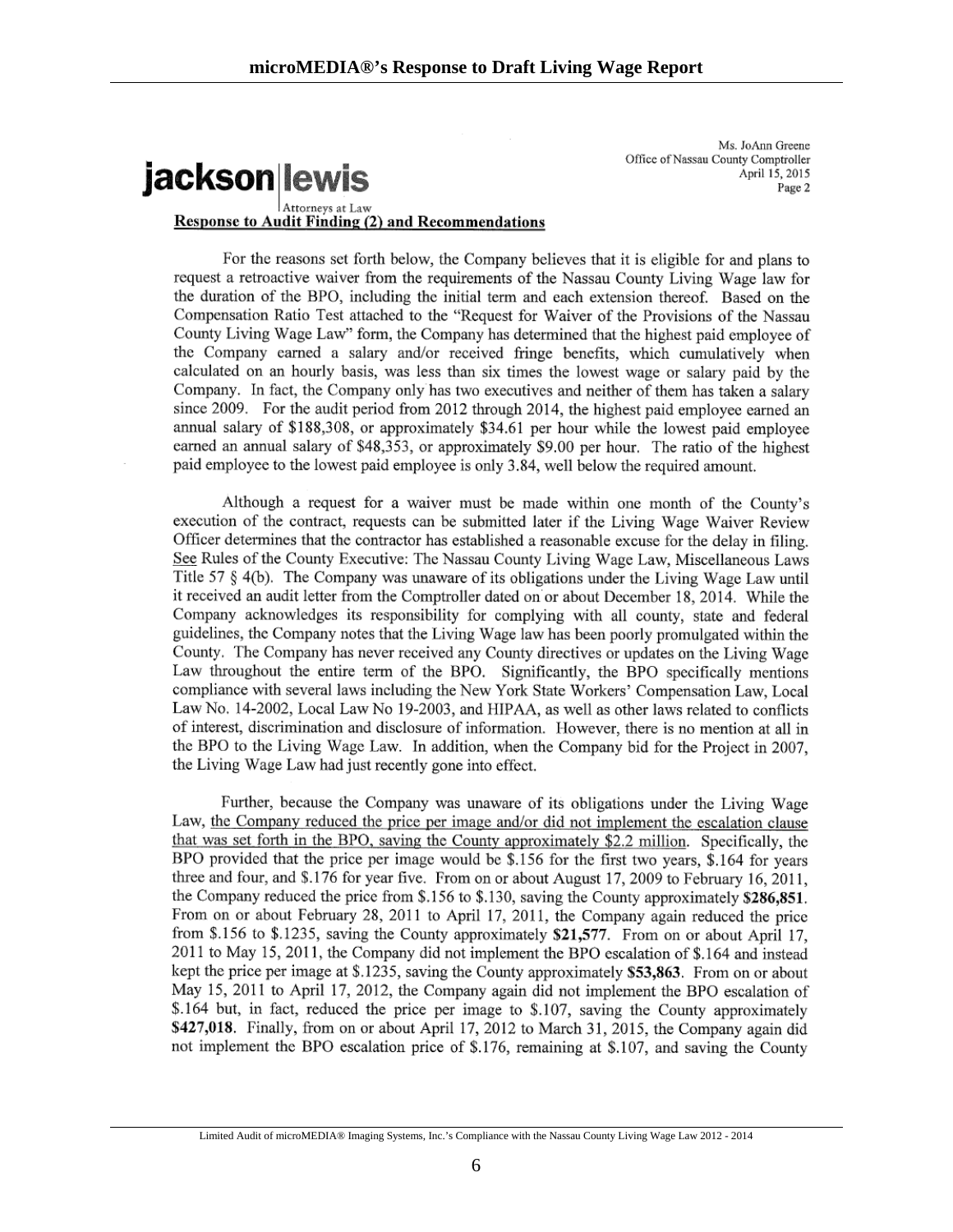# jackson lewis

Ms. JoAnn Greene Office of Nassau County Comptroller April 15, 2015 Page 3

approximately \$1,435,156. Indeed, the Company reduced its price per image by as much as  $39.2\%$ .<sup>1</sup> The Company would not have been able to offer this savings to the County had the requirements of the Living Wage Law been applied. In fact the Company had losses in 2012, 2013 and 2014. As we understand, the Company today has a negative net worth of over \$1 million and is unable to pay \$461,466, which the Comptroller determined is the amount of underpayment of wages owed to employees.

The Company has provided a valuable service to the County at a price far below what the County and the Company agreed to in the original BPO. Had the Company been aware of the Living Wage Law it would not have extended these price reductions to the County. Although the Company did not pay the monies directly to the employees as required by the Living Wage Law, the Company paid more than sufficient monies to the County in the form of savings. Thus, the monies saved by the County should be used to apply toward the Company's Living Wage Law obligations. By any analysis – whether through the Waiver process or otherwise – equity dictates that the County should not have it both ways. Reaping the savings and enforcing the Living Wage Law under these circumstances would be highly inequitable.

#### Response to Audit Finding (3) and Recommendations

As stated above, on or about July 2014 the Company sold its assets to Smooth Solutions and on or about August 2014 all individuals who worked for the Company (with the exception of two executives) became employees of Smooth Solutions. The Company agrees, however, that it will revise its Employee Handbook to comply with the Nassau County Living Wage Law as well as maintain appropriate records of compensated time off accrual and payments for each employee going forward. Since the Company believes that it is eligible for and plans to request a retroactive waiver from the requirements of the Nassau County Living Wage law, the Company does not believe it is required to compensate the 14 employees identified by the Comptroller for their compensated time off accruals.

Thank you for your assistance and consideration with this matter. We request an Exit Conference on behalf of the Company. Please do not hesitate to contact us if you have any questions.

JMS:bc

4821-3794-4355, v. 2

<sup>&</sup>lt;sup>1</sup> From on or about April 17, 2012 to March 31, 2015, the Company reduced the price per image from \$.176 to \$.107, which is a difference of \$.069 or 39.2%.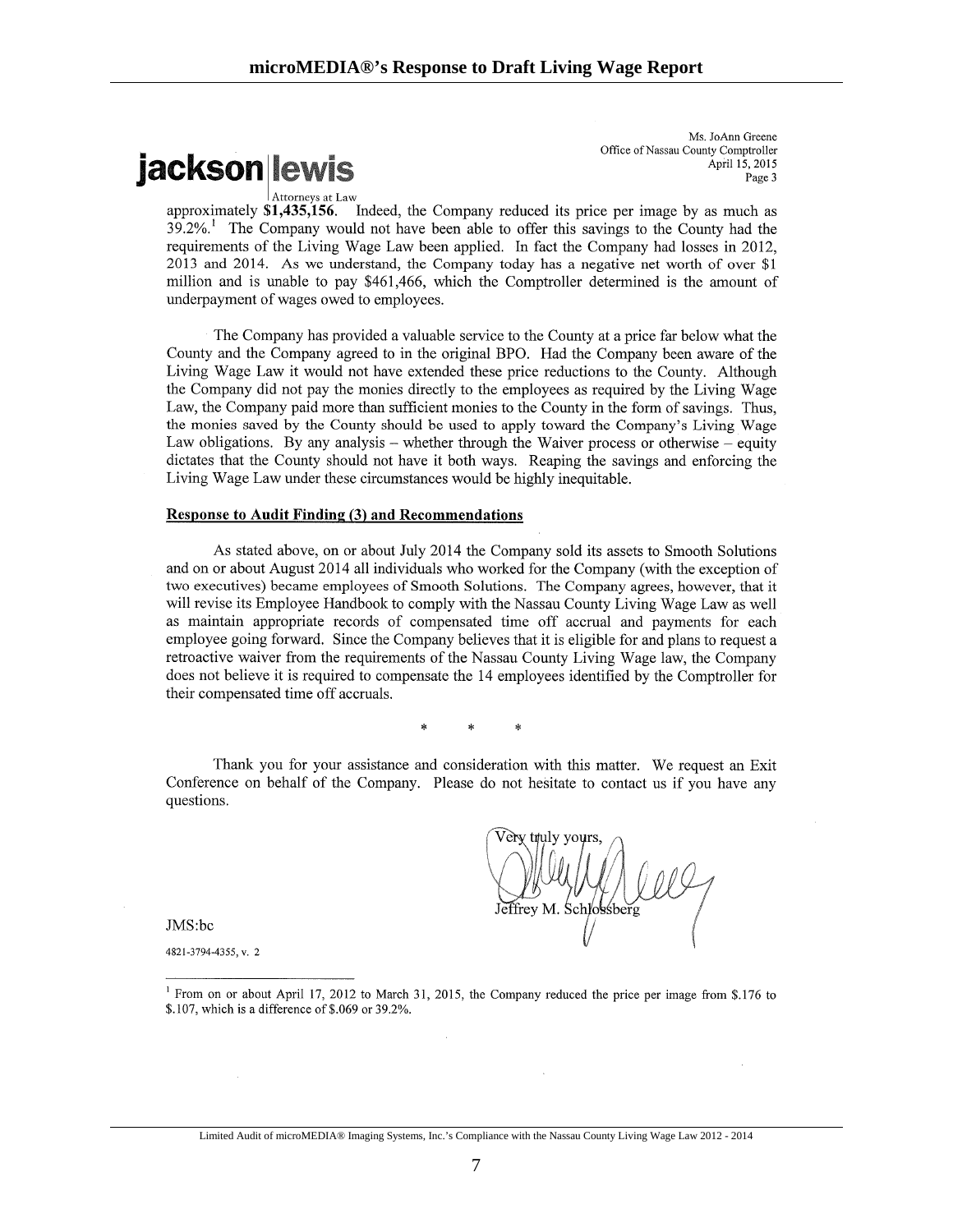#### **Audit Finding (1)**

## **microMEDIA®'s Assignment of the Contract to a Third Party Was Not in Compliance with the Terms of the County Agreement**

#### **Audit Recommendation:**

We recommend that, as Administrator of the contract, the Department of Social Services collaborate with the County Attorney's office and take the necessary actions to correct this situation.

#### *Auditor's Follow Up:*

*microMEDIA® and Smooth Solutions together submitted a joint document dated March 3, 2015 agreeing to extend the microMEDIA® blanket purchase order ("BPO") until December 31, 2015 and this document attested that both companies will implement the Living Wage Law.* 

#### **Audit Finding (2)**

#### **Hourly Rates Paid to Employees Were Less than the Rates Mandated by the Law**

#### **Audit Recommendations:**

microMEDIA® should:

- a) compensate the 38 employees for the wages owed of \$461,466 and provide proof of payment to the Comptroller's Office with supporting calculations; and
- b) review the updated Living Wage rates effective every August  $1<sup>st</sup>$  to ensure that employees are paid the accurate rate in a timely manner.

#### *Auditor's Follow Up:*

*microMEDIA®'s response that it was not aware of the County's Local Law requiring Nassau County Living Wage rates be paid to employees working under contracts with the County is irrelevant, as microMEDIA®'s President signed the contract with the County in 2008, which clearly states that the vendor will comply with all local laws. In addition, their statement that it is not mentioned at all in the BPO is false, as the contract with Nassau County specifically includes an Appendix L (see Appendix A to this report, which contains the cover page of the County blanket purchase order and Appendix L to the contract), which clearly states:*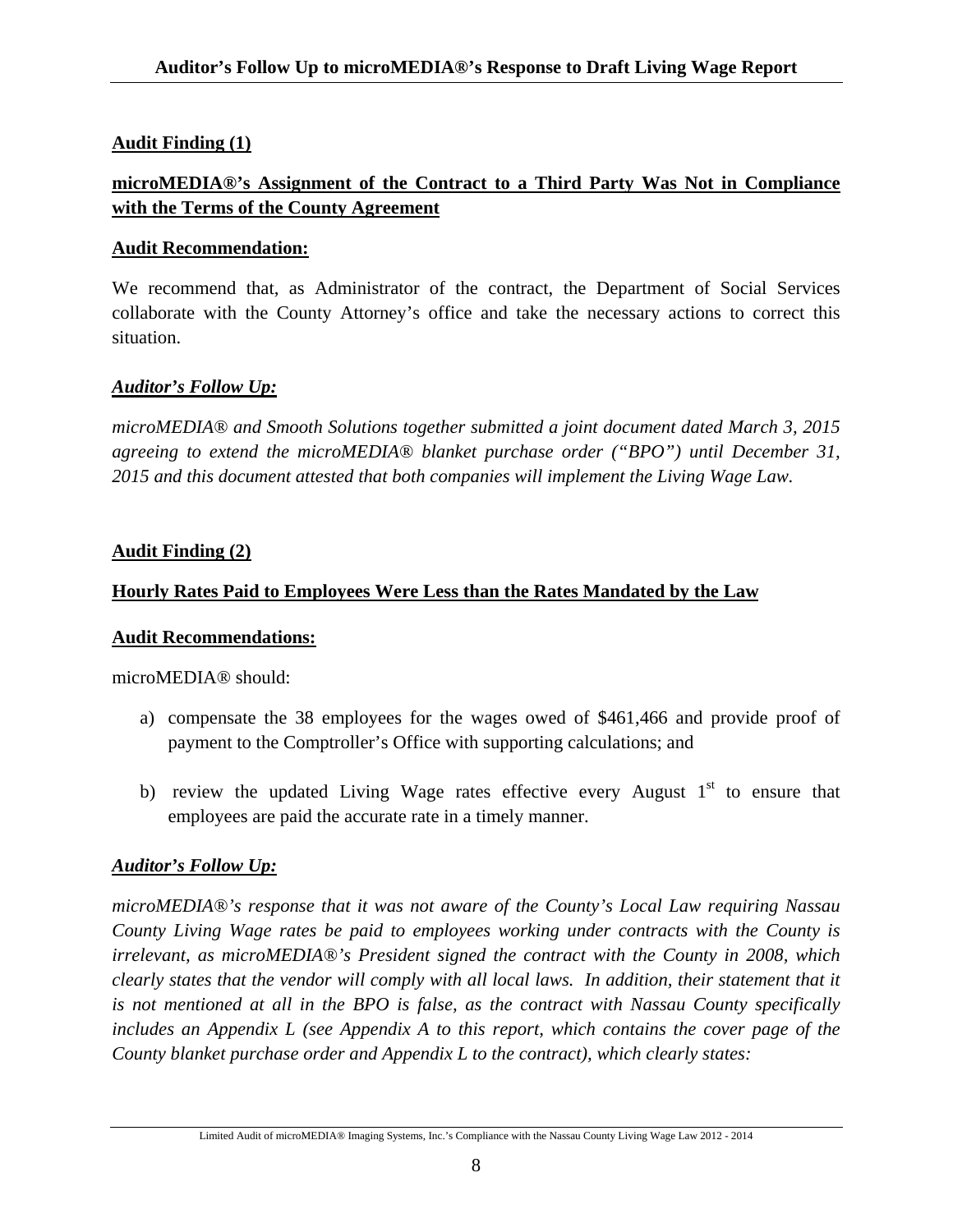- *On page 1 of 5, reference to microMEDIA®'s agreement to comply with the Nassau County Living Wage Law;*
- On Page 2, item 2, the Chief Executive Officer, listed as Joseph Wise, agreed on behalf of *microMEDIA® to comply with the Nassau County Living Wage Law;*
- On page 4, item 5, the Chief Executive Officer, listed as Joseph Wise, agreed to permit *access to work sites and to supply payroll records to County representatives for the purpose of monitoring compliance with the Living Wage Law; this page also contains the signature of Joseph L Wise on the line listed as Chief Executive Officer dated March 19, 2008;*
- *Page 5 of the document is the notarization of his signature Joseph L. Wise, also dated March 19, 2008; and*
- *Details about the Nassau County Living Wage have been posted on Nassau County's website (the Comptroller's Office page) since 2007, along with other information for County vendors.*

*microMEDIA® employees working at the Department of Social Service ("DSS") scanning case file documents, did not receive the Nassau County Living Wage. As noted below, these employees were underpaid a total of \$461,466, with 20 (53%) of the 38 underpaid by at least \$10,000 and five (13%) by over \$20,000 each.* 

*See the chart showing underpayment by year and the number of employees affected below.* 

|              | Number of        |                  |
|--------------|------------------|------------------|
|              | <b>Employees</b> | <b>Amount of</b> |
| Year         | <b>Underpaid</b> | Underpayment     |
| 2012         | 29               | 166,385          |
| 2013         | 34               | 192,814          |
| 2014         | 27               | 102,267          |
| <b>TOTAL</b> |                  | 461,466          |

#### **WAGES OWED TO EMPLOYEES**

\* See Appendix B for a listing of monies owed by employee

*microMEDIA®, who has received over \$5.8 million in payments from the County, states the County should pay these monies to the employees based on the fact that they feel that microMEDIA® pricing saved the County money. They further stated that they intend to seek a retroactive waiver to the Living Wage Law, under the provision that their highest paid employee*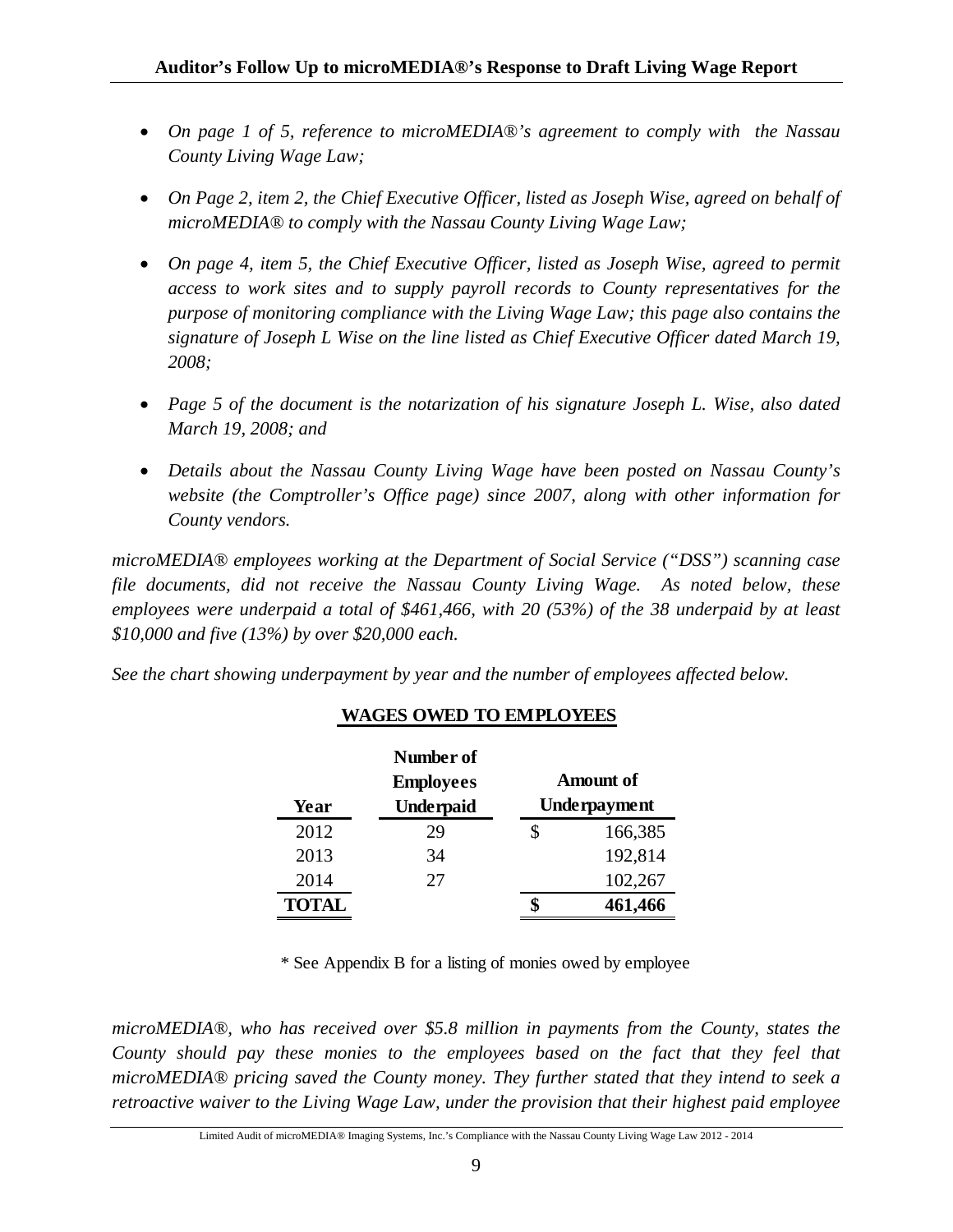*is not earning six times more than their lowest paid earner<sup>3</sup> . However, they listed a salary of \$48,353 as that of their lowest paid employee. After comparing that amount of \$48,353 with payroll records, auditors discovered that the salary amount actually represents two and one half years' salary (audit period) for one individual. The waiver eligibility form states it must be supported with the latest W-2 copy (which represents an annual salary). As per W-2s, the 2013 salaries for the employees who were underpaid range from the lowest, \$12,449, to the highest, a Scanning Supervisor earning \$29,682. The average salary of all these full-time employees was \$17,891.* 

*Therefore, we reiterate our position that microMEDIA® was aware of the Living Wage Law as far back as 2008, when it acknowledged this provision in the notarized BPO. Furthermore, ignorance of the law is no excuse. As our limited audit recommends, microMEDIA® should immediately make payment of the back wages to these 38 employees. Failure to do so in a timely manner may result in additional fines and penalties under the law.4 The new company employing these employees (Smooth Solutions) should also adhere to the local law as well and pay the Living Wage rates.* 

#### **Audit Finding (3)**

## **Compensated Time Off Policies are not in Compliance with the Living Wage Law Resulting in Employees being Denied Mandated Days Off**

#### **Audit Recommendations:**

We recommend that microMEDIA®:

- a) revise its Employee Handbook to comply with the Law;
- b) maintain appropriate records of compensated time off accrual and payments for each employee; and
- c) compensate the 14 employees for their compensated time off accruals and provide proof of payment to the Comptroller's Office.

#### *Auditor's Follow Up:*

 $\overline{a}$ 

*The Living Wage Law requires employers to adhere to compensated time off policies in the law. "Full-time employees shall accrue such leave at a rate of one day per month of full-time* 

<sup>&</sup>lt;sup>3</sup> Nassau County Living Wage Law," Nassau Co. Misc. Laws, Title 57, § 9 a.[a](1). (2007) as amended.<br><sup>4</sup> Nassau County Living Wage Law," Nassau Co. Misc. Laws, Title 57, § 7(d)(iv)1, (2007) as amended.

<sup>&</sup>lt;sup>4</sup> Nassau County Living Wage Law," Nassau Co. Misc. Laws, Title 57, § 7(d)(iv)1. (2007) as amended.

Limited Audit of microMEDIA® Imaging Systems, Inc.'s Compliance with the Nassau County Living Wage Law 2012 - 2014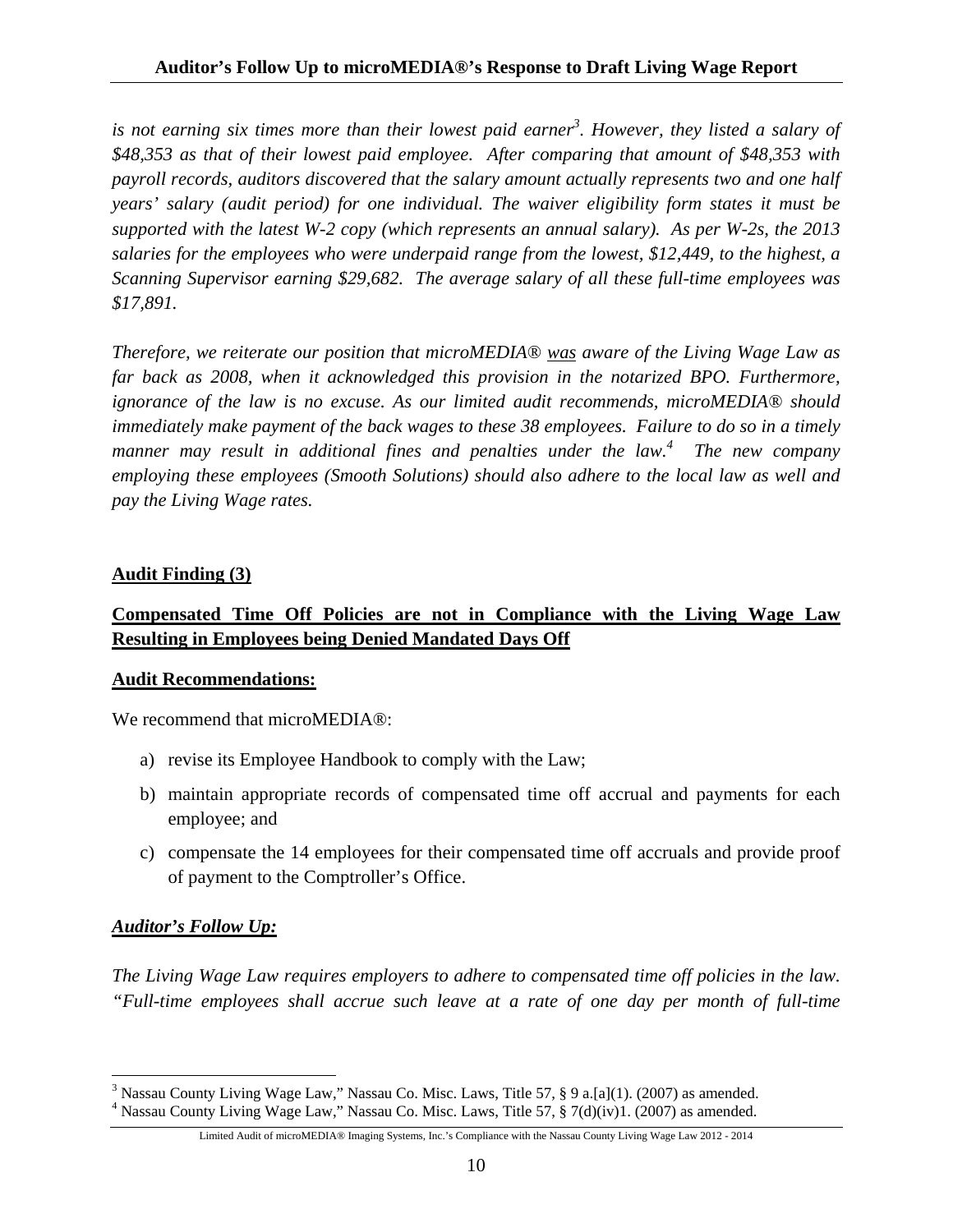*employment. Part-time employees who work twenty or more hours per week shall accrue such leave in increments proportional to the rate of accrual for full-time employees."5*

*microMEDIA® states Smooth Solutions will revise its Employee Handbook to comply with the Nassau County Living Wage Law and maintain records of compensated time off accrual and payments for each employee going forward. However, microMEDIA®'s belief that it is not required and is unwilling to compensate the 14 employees the \$3,846 in leave time due them, is not in compliance with the Nassau County Living Wage Law.* 

*In light of the response received from microMEDIA®, the Comptroller's Office is referring this matter to the County Attorney, with a recommendation that they:* 

- *1) enforce microMEDIA®'s payment of back wages to these employees working at DSS;*
- *2) deny a retroactive exemption from the County Living Wage Law; and*
- *3) consider immediate cancelation of this contract for breach.*

<u>.</u>

<sup>&</sup>lt;sup>5</sup> Nassau County Living Wage Law," Nassau Co. Misc. Laws, Title 57, § 3(b) (2007) as amended.

Limited Audit of microMEDIA® Imaging Systems, Inc.'s Compliance with the Nassau County Living Wage Law 2012 - 2014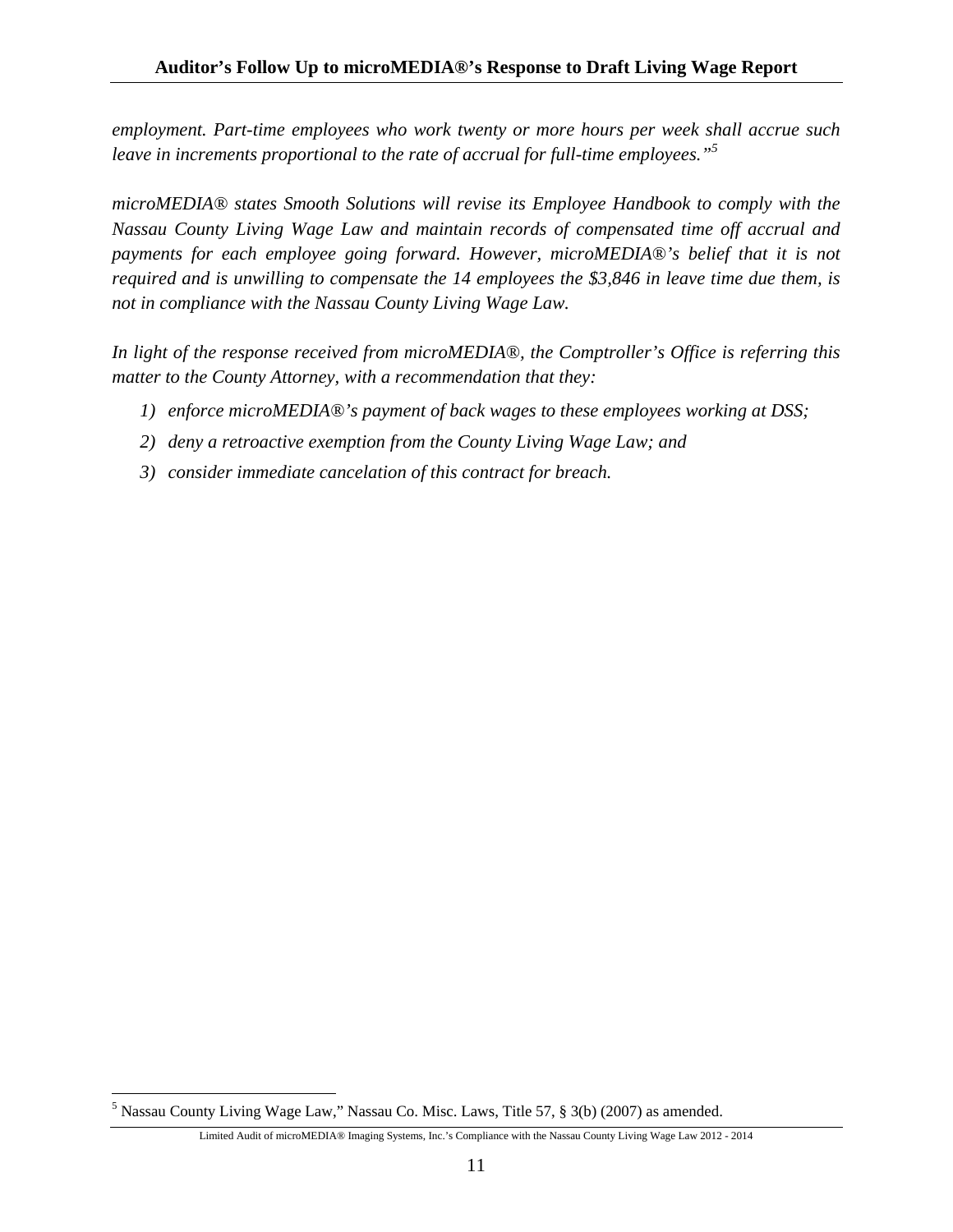|                                    |                                                                                       | STATE OF NEW YORK<br><b>OFFICE OF PURCHASING</b><br>BLANKET PURCHASE CRDER                                                                                                                                                                                                                                                                                                                                                                                                      | spondence.<br>1959 B                                                                             |                |                                  |
|------------------------------------|---------------------------------------------------------------------------------------|---------------------------------------------------------------------------------------------------------------------------------------------------------------------------------------------------------------------------------------------------------------------------------------------------------------------------------------------------------------------------------------------------------------------------------------------------------------------------------|--------------------------------------------------------------------------------------------------|----------------|----------------------------------|
|                                    | EPO ID: BPNC07000345                                                                  | PRINT DATE: 03/26/2008                                                                                                                                                                                                                                                                                                                                                                                                                                                          |                                                                                                  | PAGE:          | -61.                             |
|                                    | TO CONTRACTOR:<br>113181827<br>MICROMEDIA IMAGING SYSTEMS, INC.<br>1979 MARCUS AVENUE |                                                                                                                                                                                                                                                                                                                                                                                                                                                                                 |                                                                                                  |                |                                  |
|                                    | LAKE SUCCESS NY 11042-                                                                |                                                                                                                                                                                                                                                                                                                                                                                                                                                                                 |                                                                                                  |                |                                  |
| SHIP TO:                           | AS SPECIFIED ON INDIVIDUAL ORDERS                                                     |                                                                                                                                                                                                                                                                                                                                                                                                                                                                                 | PLEASE REFER ALL QUESTIONS<br>CONCERNING THIS ORDER TO:<br>KRAUS, GERALD 13936<br>(516) 571-3936 |                |                                  |
| ITB ID                             | F.O.B. POINT                                                                          | EXPIRATION DATE                                                                                                                                                                                                                                                                                                                                                                                                                                                                 | <i>EFFECTIVE</i> DATE                                                                            | DISCOUNT TERMS |                                  |
|                                    | <b>DESTINATION</b>                                                                    | 04/15/2010                                                                                                                                                                                                                                                                                                                                                                                                                                                                      | 04/16/08                                                                                         | 24/10          | NET 30                           |
|                                    |                                                                                       | AUTHORITY: NEW YORK STATE CONTRACT #CMS664A; GROUP #73012; AWARD #<br>8960275-E.1 AND MINI BID #NCRHS2007-01 DATED 09/11/2007<br>"ELECTRONICALLY SCAN DOCUMENTS OF THE HHS DEFARTMENTS IN ACCORDANCE<br>WITH THE PROJECT DEFINITION, WHICH IS ATTACHED HERETO AS ENCLOSURE 1A,<br>AND WITH THE CONTRACTOR'S PROPOSAL, AND WHICE IS INCORPORATED HEREIN<br>BY REFERENCE, IN ITS ENTIRETY, AND WHICH IS ATTACHED IN RELEVANT PART<br>AS ENCLOSURE 1B FOR THE HES IMAGING PROJECT. |                                                                                                  |                |                                  |
| <b>TTEM</b>                        | COMMODITY ID                                                                          | MAX QUANTITY                                                                                                                                                                                                                                                                                                                                                                                                                                                                    | U/I1                                                                                             | UNIT COST      |                                  |
|                                    | $920 - 34$                                                                            | MEDIA/DATA FILE CONVERSION SERVICES                                                                                                                                                                                                                                                                                                                                                                                                                                             | EA.                                                                                              | - 1560         |                                  |
| $\mathbf{L}$                       |                                                                                       | HEALTH & KUMAN SERVICE (HHS) IMAGING PROJECT                                                                                                                                                                                                                                                                                                                                                                                                                                    |                                                                                                  |                |                                  |
|                                    |                                                                                       | ELECTRONICALLY SCAN DOCUMENTS FOR THE RMS DEPARTMENTS IN<br>ACCORDANCE WITH THE NASSAU COUNTY'S REQUIREMENTS (AS DESCRIBED IN<br>ENCLOSURES (1A) AND (1B) HEREIN) FOR THE RHS IMAGING PROJECT<br><< CONTINUED, NEXT PAGE >>                                                                                                                                                                                                                                                     |                                                                                                  |                |                                  |
| WHEN SUBMITTING CLAIM FOR PAYMENT. |                                                                                       | EXCISE AND SALES TAXES: THE PRICES HEREIN SHOULD NOT INCLUDE ANY FEDERAL EXCISE TAXES, OR SALES TAXES<br>IMPOSED BY ANY STATE OR MUNICIPAL GOVERNMENT. SUCH TAXES, IF INCLUDED, MUST BE DEDUCTED BY THE VENDOR                                                                                                                                                                                                                                                                  |                                                                                                  |                |                                  |
| payment of unauthorized items.     |                                                                                       | <u>IMPORTANT: READ CONDITIONS ON BACK HEREOF</u><br>WARNING TO VENDOR: Do not deliver goods or render services from a delivery order issued against this blanket<br>order unless those goods or services are authorized in this blanket order. Nassau County will not be responsible for<br>SEND ALL CORRESPONDENCE FOR ABOVE TO:                                                                                                                                               |                                                                                                  |                | DIRECTOR<br>OFFICE OF PURCHASING |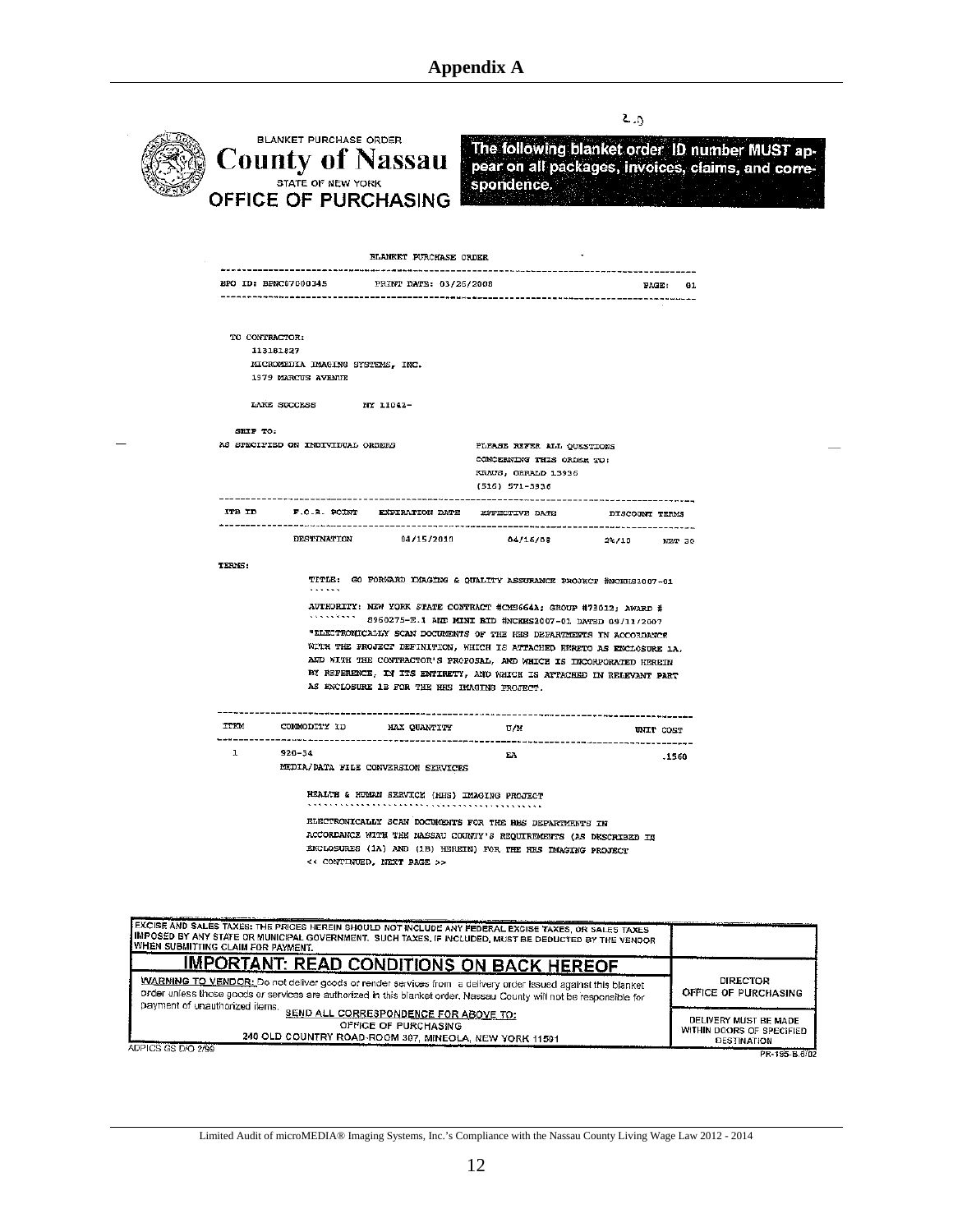## Enclosure (5) **BACOTODO 345**

Compliance with Law. (a) Generally. The Contractor shall comply with any and all applicable Federal, State and local Laws, including, but not limited to those relating to conflicts of interest, discrimination, a living wage, disclosure of information, and vendor<br>for conflicts of interest, discrimination, a living wage, disclosure of information, and vendor registration, in connection with its performance under this Agreement. In furtherance of the foregoing, the Contractor with its performance under tris Agreement. In furtherance of the<br>foregoing, the Contractor is bound by and shall comply with the terms of Appendices EE and U attached hereto and with the County's vendor registration protocol. As used in this Determent the word "Law" intercounty's ventoor registration protocol. As used in this<br>Agreement the word "Law" includes any and all statutes, local laws, ordinances, rules, regulations, applicable orders, and/or decrees, as the same may be amended from time to<br>regulations, applicable orders, and/or decrees, as the same may be amended from time to time, enacted, or adopted.

(b) Nassau County Living Wage Law. Pursuant to LL 1-2006, as amended, and to the extent that a waiver has not been obtained in accordance with such law or and the solution that a watter has not been obtained in accordance<br>any rules of the County Executive, the Contractor agrees as follows:

- Contractor shall comply with the applicable requirements of the  $\{i\}$ Living Wage Law, as amended:
- $(ii)$ Failure to comply with the Living Wage Law, as amended, constitutes a material breach of this Agreement, the occurrence of which shall be determined solely by the County. Contractor has the right to cure such breach within thirty days of receipt of notice<br>the right to cure such breach within thirty days of receipt of notice of breach from the County. In the event that such breach is not<br>of breach from the County. In the event that such breach is not they cured, the County may terminate this Agreement as well as exercise any other rights available to the County under applicable<br>exercise any other rights available to the County under applicable law.
- It shall be a continuing obligation of the Contractor to inform the  $(iii)$ country of any material changes in the contractor to inform the<br>Country of any material changes in the content of its certification of compliance and shall provide to the County any information necessary to maintain the certification's accuracy.

(c) Records Access. The parties acknowledge and agree that all records, information, and data ("Information") acquired in connection with performance or administration of this Agreement shall be used and disclosed solely for the purpose of performance and administration of the contract or as required by law. The Contractor<br>acknowledges that Contractor Infermation is the contractor performance and daministration of the contract of as required by law. The Contractor<br>acknowledges that Contractor Information in the County's possession may be subject to<br>disclosure under Article 6 of the New York State Bu disclosure under Article 6 of the New York State Public Officer's Law ("Freedom of<br>Information Law" or "FOIL"). In the exert that can Information Law" or "FOIL"), In the event that such a request for disclosure is made, the<br>County shall make recognish a fact that such a request for disclosure is made, the County shall make reasonable efforts to notify the Contractor of such request prior to<br>disclosure of the total make reasonable efforts to notify the Contractor of such request prior to disclosure of the Information so that the Contractor may take such action as it deems appropriate.

# $R$  a of  $\mathbb{S}$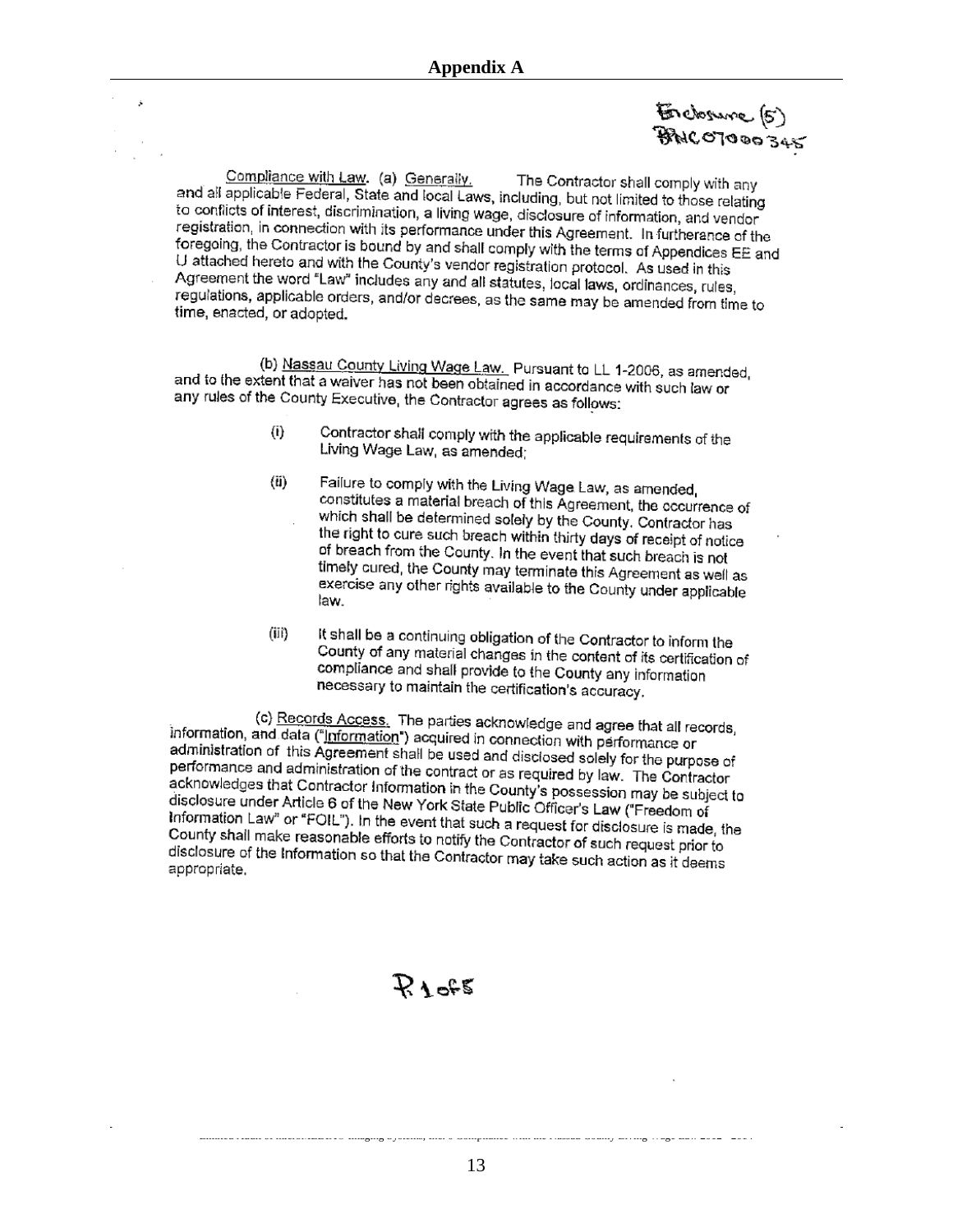Appendix L

Certificate of Compliance

In compliance with Local Law 1-2006, as amended, the Proposer/Bidder hereby certifies the following:

1. The chief executive officer of the Proposer/Bidder is:

 $\ddot{\phantom{a}}$ 

 $\frac{1}{2}$ 

i,

|           | JOSEPH WISE                                                                                                                                                                                                                                                                                                                                                                                                                                                                                             |       |                         | (Name)                                |
|-----------|---------------------------------------------------------------------------------------------------------------------------------------------------------------------------------------------------------------------------------------------------------------------------------------------------------------------------------------------------------------------------------------------------------------------------------------------------------------------------------------------------------|-------|-------------------------|---------------------------------------|
|           |                                                                                                                                                                                                                                                                                                                                                                                                                                                                                                         |       |                         | 1979 MARCUS AVE, LAKE SUCCESS WY/1042 |
| (Address) |                                                                                                                                                                                                                                                                                                                                                                                                                                                                                                         |       |                         |                                       |
|           |                                                                                                                                                                                                                                                                                                                                                                                                                                                                                                         |       | (Telephone) (Telephone) |                                       |
| Number)   |                                                                                                                                                                                                                                                                                                                                                                                                                                                                                                         |       |                         |                                       |
|           | 2. The Proposer/Bidder agrees to comply with the requirements of the Nassau<br>County Living Wage Law, and with all applicable federal, state and local laws.<br>3. In the past five years, Proposer/Bidder _____ has _____ has not been found by<br>a court or a government agency to have violated federal, state, or local laws<br>regulating payment of wages or benefits, labor relations, or occupational safety<br>and health. If a violation has been assessed by the Proposer/Bidder, describe |       |                         |                                       |
| below:    |                                                                                                                                                                                                                                                                                                                                                                                                                                                                                                         |       |                         |                                       |
|           |                                                                                                                                                                                                                                                                                                                                                                                                                                                                                                         |       |                         |                                       |
|           |                                                                                                                                                                                                                                                                                                                                                                                                                                                                                                         |       |                         |                                       |
|           |                                                                                                                                                                                                                                                                                                                                                                                                                                                                                                         |       |                         |                                       |
|           |                                                                                                                                                                                                                                                                                                                                                                                                                                                                                                         |       |                         |                                       |
|           |                                                                                                                                                                                                                                                                                                                                                                                                                                                                                                         | どうへもど |                         |                                       |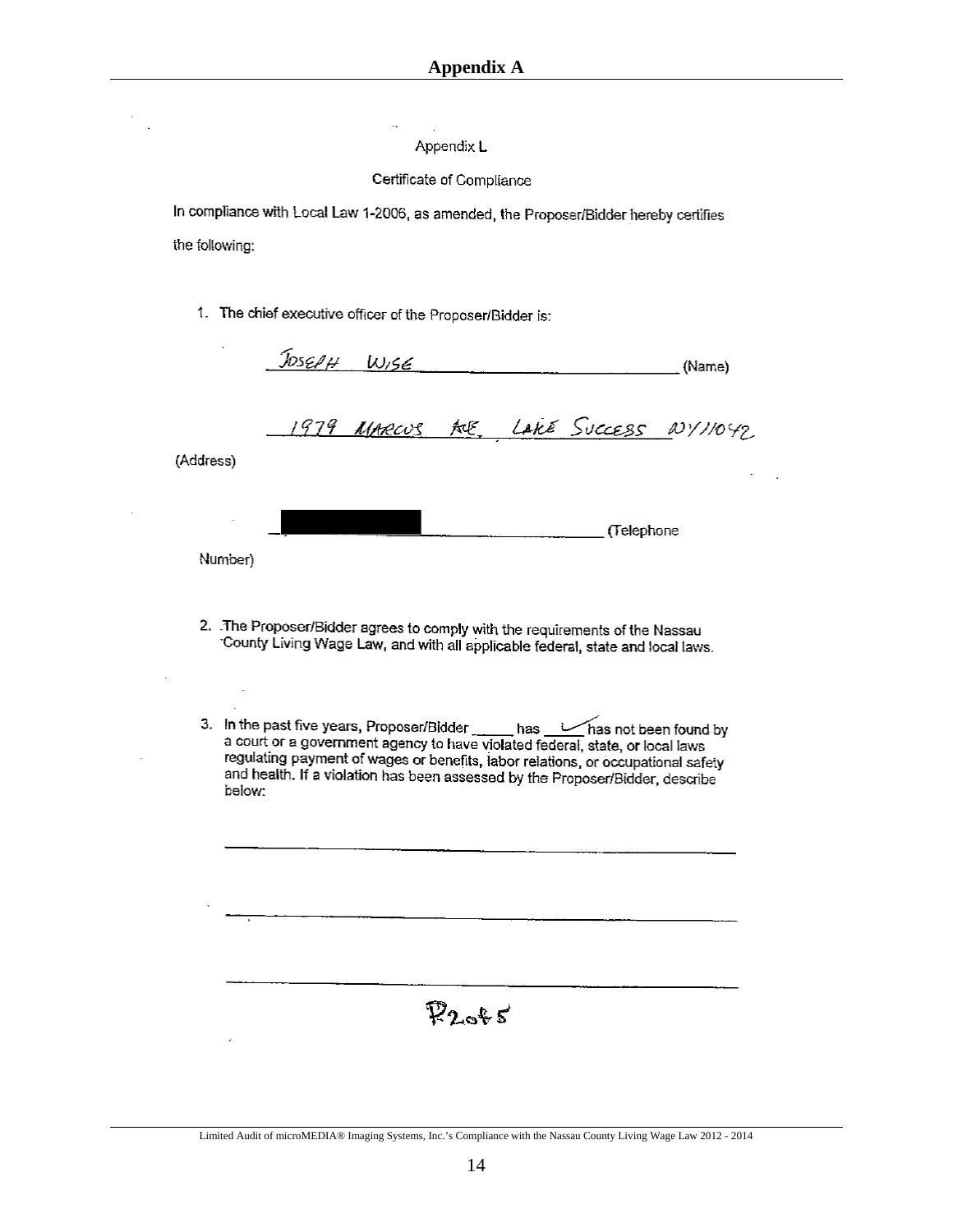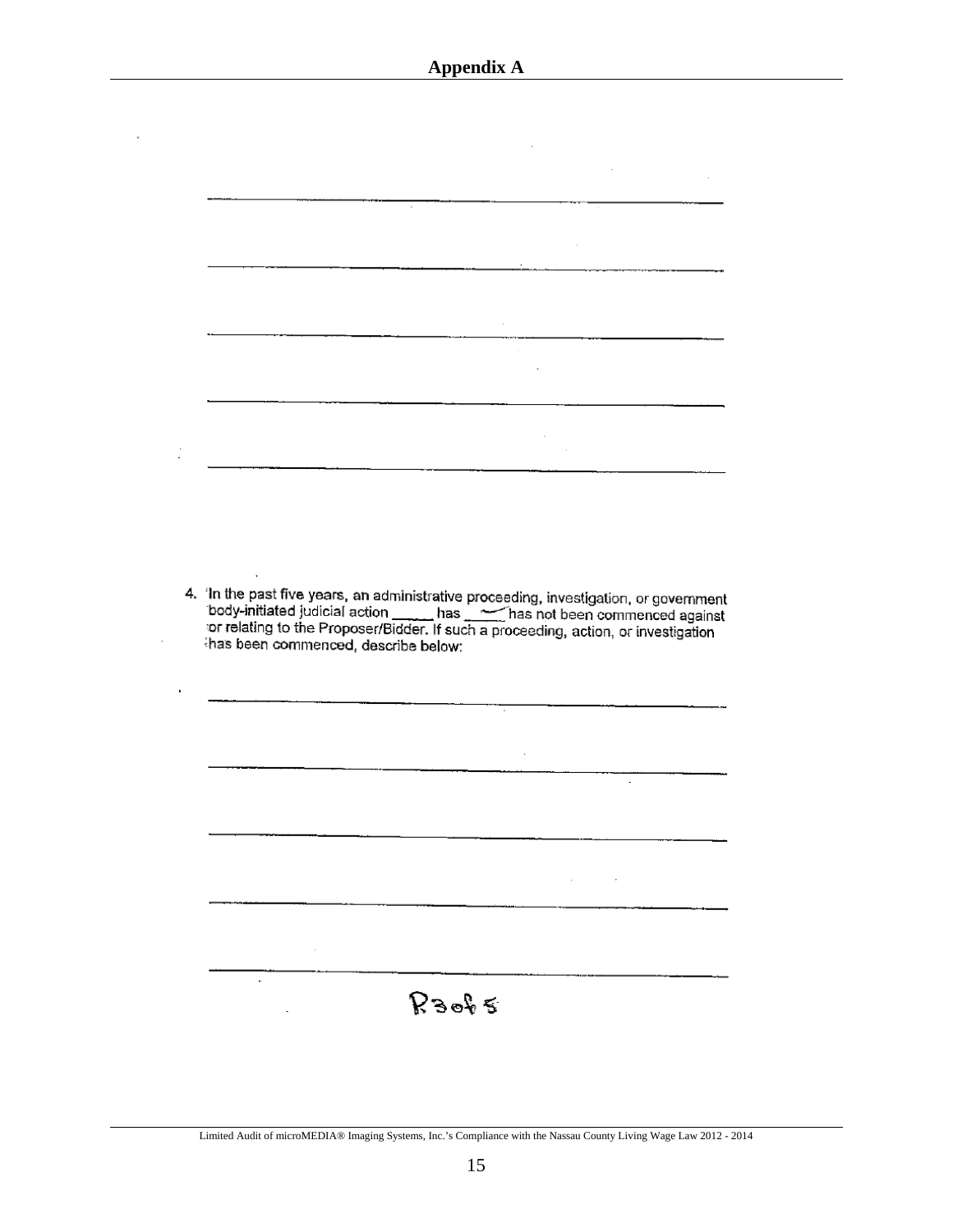5. Proposer/Bidder agrees to permit access to work sites and relevant payroll records by authorized County representatives for the purpose of monitoring compliance with the Living Wage Law and investigating employee complaints of noncompliance.

I hereby certify that I have read the foregoing statement and, to the best of my knowledge and belief, it is true, correct and complete. Any statement or representation made herein shall be accurate and true as of the date stated below.

urliere Cundent Dated

Signature of Chief Executive Officer

k,

**P4065**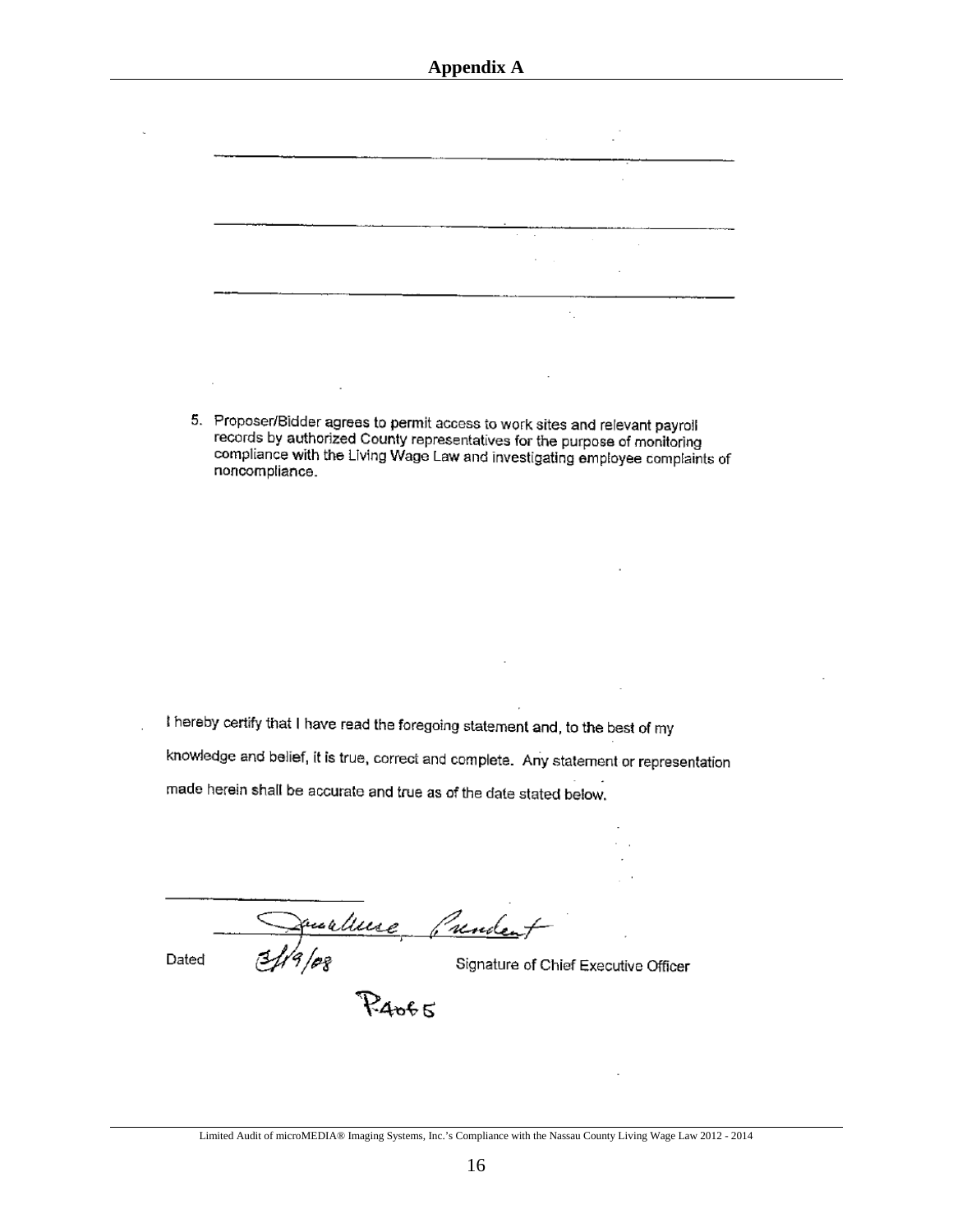JOSEPH L. WISE

Name of Chief Executive Officer

Sworn to before me this

19th day of march 2008

motine Telvo

Notary Public

Christine Tolve<br>Notary Public, Sauc Of New York<br>Delford data Passar County<br>Contribution Expires January 23 \_\_{

 $5$  and  $\mathscr{P}$ 

 $\mathcal{L}_{\mathcal{A}}$ 

ł,  $\mathbb{R}^2$ 

 $\mathcal{L}$